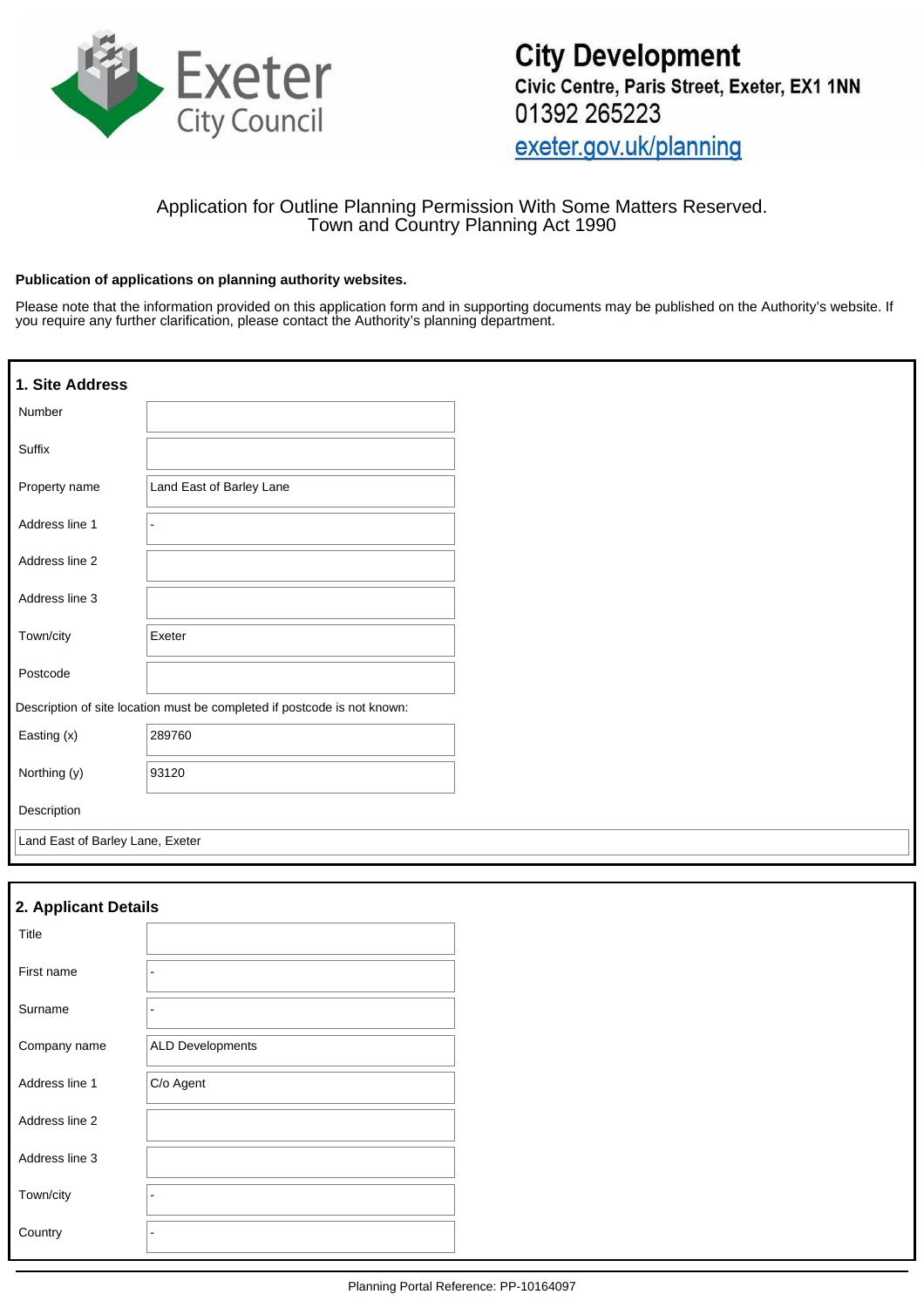| 2. Applicant Details |                                                     |            |
|----------------------|-----------------------------------------------------|------------|
| Postcode             |                                                     |            |
|                      | Are you an agent acting on behalf of the applicant? | ■ Yes © No |
| Primary number       |                                                     |            |
| Secondary number     |                                                     |            |
| Fax number           |                                                     |            |
| Email address        |                                                     |            |
|                      |                                                     |            |

|  |  | 3. Agent Details |
|--|--|------------------|
|--|--|------------------|

| Title            | <b>Miss</b>         |
|------------------|---------------------|
| First name       | Sophie              |
| Surname          | <b>Bridges</b>      |
| Company name     | Walsingham Planning |
| Address line 1   | 1                   |
| Address line 2   | Gas Ferry Road      |
| Address line 3   | <b>Hotwells</b>     |
| Town/city        | <b>Bristol</b>      |
| Country          |                     |
| Postcode         | BS1 6UN             |
| Primary number   |                     |
| Secondary number |                     |
| Fax number       |                     |
| Email            |                     |

#### **4. Description of the Proposal**

Please indicate all those matters for which approval is sought as part of this outline application (tick all that apply).

Note: if this application is approved, the matters not determined as part of this application will need to be the subject of an 'Application for approval of reserved matters' before the development may proceed.

Access **Appearance Landscaping** 

Layout

□Scale

Please note in regard to:

• Fire Statements - From 1 August 2021, outline planning applications for buildings of over 18 metres (or 7 stories) tall containing more than one dwelling can voluntarily include a 'Fire Statement' if appropriate. View government planning guidance on fire statements or access the fire statement template and guidance. • Public Service Infrastructure - From 1 August 2021, applications for certain public service infrastructure developments will be eligible for faster determination timeframes. See help for further details or view government planning guidance on determination periods.

Description

Please describe the proposed development

Outline planning application for a residential development of up to 9 dwellings and associated infrastructure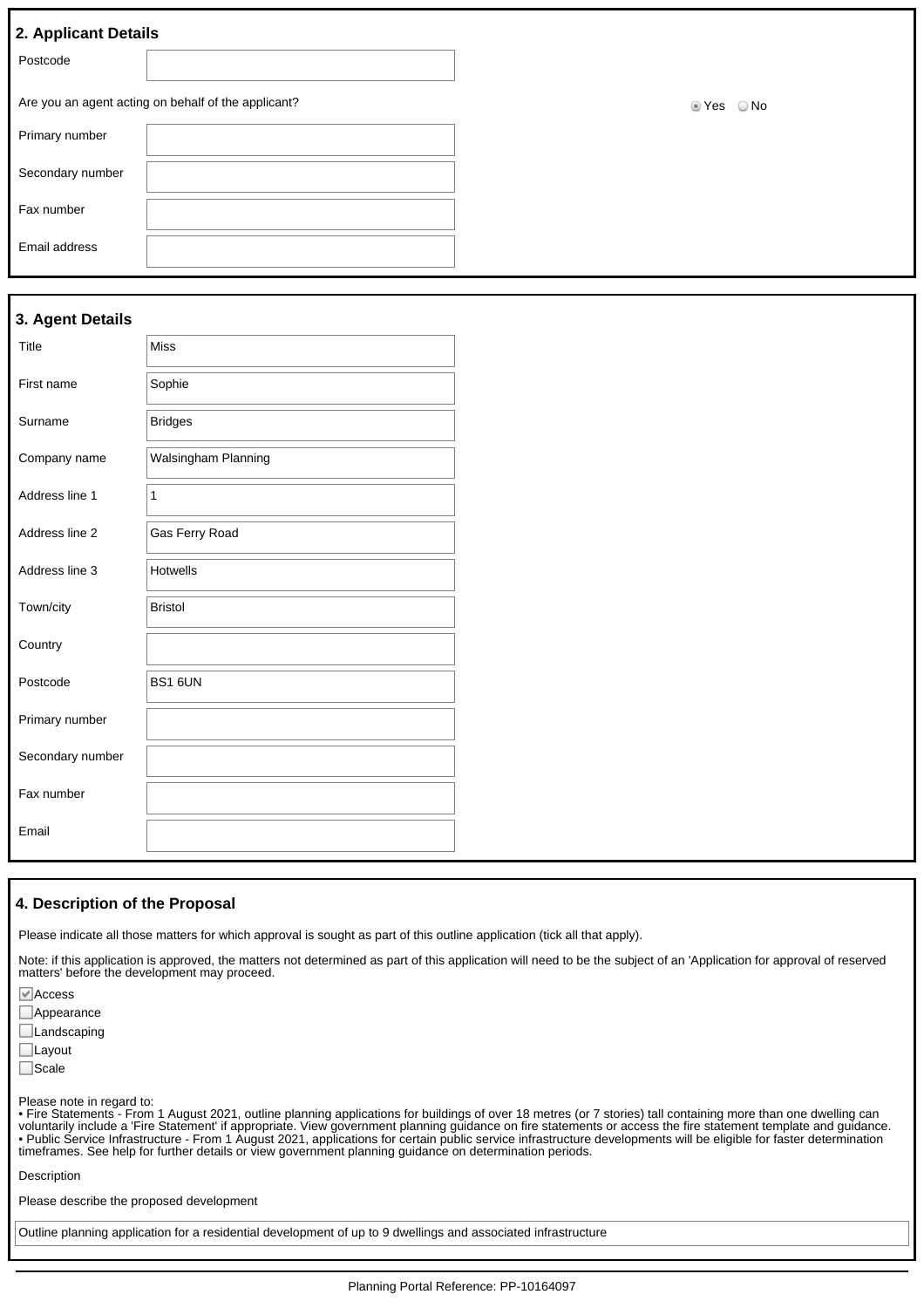# **4. Description of the Proposal**

Has the work already been started without planning permission?<br>
O Yes No

| 5. Site Area                                                            |                                                                   |                                                                                           |                                                                                                                                                |                        |      |
|-------------------------------------------------------------------------|-------------------------------------------------------------------|-------------------------------------------------------------------------------------------|------------------------------------------------------------------------------------------------------------------------------------------------|------------------------|------|
| What is the measurement of the site area?<br>(numeric characters only). |                                                                   | 0.40                                                                                      |                                                                                                                                                |                        |      |
| Unit                                                                    | Hectares                                                          |                                                                                           |                                                                                                                                                |                        |      |
|                                                                         |                                                                   |                                                                                           |                                                                                                                                                |                        |      |
| <b>6. Existing Use</b>                                                  |                                                                   |                                                                                           |                                                                                                                                                |                        |      |
| Please describe the current use of the site                             |                                                                   |                                                                                           |                                                                                                                                                |                        |      |
| Agricultural Land                                                       |                                                                   |                                                                                           |                                                                                                                                                |                        |      |
| Is the site currently vacant?                                           |                                                                   |                                                                                           |                                                                                                                                                | $\circ$ Yes $\circ$ No |      |
| If Yes, please describe the last use of the site                        |                                                                   |                                                                                           |                                                                                                                                                |                        |      |
| Agricultural Land                                                       |                                                                   |                                                                                           |                                                                                                                                                |                        |      |
| When did this use end<br>(if known)?<br><b>DD/MM/YYYY</b>               |                                                                   |                                                                                           |                                                                                                                                                |                        |      |
|                                                                         |                                                                   |                                                                                           | Does the proposal involve any of the following? If Yes, you will need to submit an appropriate contamination assessment with your application. |                        |      |
| Land which is known to be contaminated                                  |                                                                   |                                                                                           |                                                                                                                                                | ○ Yes ◎ No             |      |
|                                                                         | Land where contamination is suspected for all or part of the site |                                                                                           |                                                                                                                                                | ☉ Yes                  | © No |
|                                                                         |                                                                   | A proposed use that would be particularly vulnerable to the presence of contamination     |                                                                                                                                                | ⊙ Yes © No             |      |
|                                                                         |                                                                   |                                                                                           |                                                                                                                                                |                        |      |
|                                                                         |                                                                   | 7. Pedestrian and Vehicle Access, Roads and Rights of Way                                 |                                                                                                                                                |                        |      |
|                                                                         |                                                                   | Is a new or altered vehicular access proposed to or from the public highway?              |                                                                                                                                                | $\circ$ Yes $\circ$ No |      |
|                                                                         |                                                                   | Is a new or altered pedestrian access proposed to or from the public highway?             |                                                                                                                                                | © Yes ◎ No             |      |
|                                                                         | Are there any new public roads to be provided within the site?    |                                                                                           |                                                                                                                                                | tes ⊙No                |      |
|                                                                         |                                                                   | Are there any new public rights of way to be provided within or adjacent to the site?     |                                                                                                                                                | ⊙ Yes ◎ No             |      |
|                                                                         |                                                                   | Do the proposals require any diversions/extinguishments and/or creation of rights of way? |                                                                                                                                                | ⊙ Yes ◎ No             |      |
|                                                                         |                                                                   |                                                                                           | If you answered Yes to any of the above questions, please show details on your plans/drawings and state their reference numbers                |                        |      |
| Access Plan 4522 - 001 Rev A                                            |                                                                   |                                                                                           |                                                                                                                                                |                        |      |
|                                                                         |                                                                   |                                                                                           |                                                                                                                                                |                        |      |
| 8. Vehicle Parking                                                      |                                                                   |                                                                                           |                                                                                                                                                |                        |      |
| spaces?                                                                 |                                                                   |                                                                                           | Does the site have any existing vehicle/cycle parking spaces or will the proposed development add/remove any parking                           | ⊙ Yes © No             |      |
| 9. Materials                                                            |                                                                   |                                                                                           |                                                                                                                                                |                        |      |

Does the proposed development require any materials to be used externally? Does not all the proposed of Yes No

## **10. Foul Sewage**

Please state how foul sewage is to be disposed of: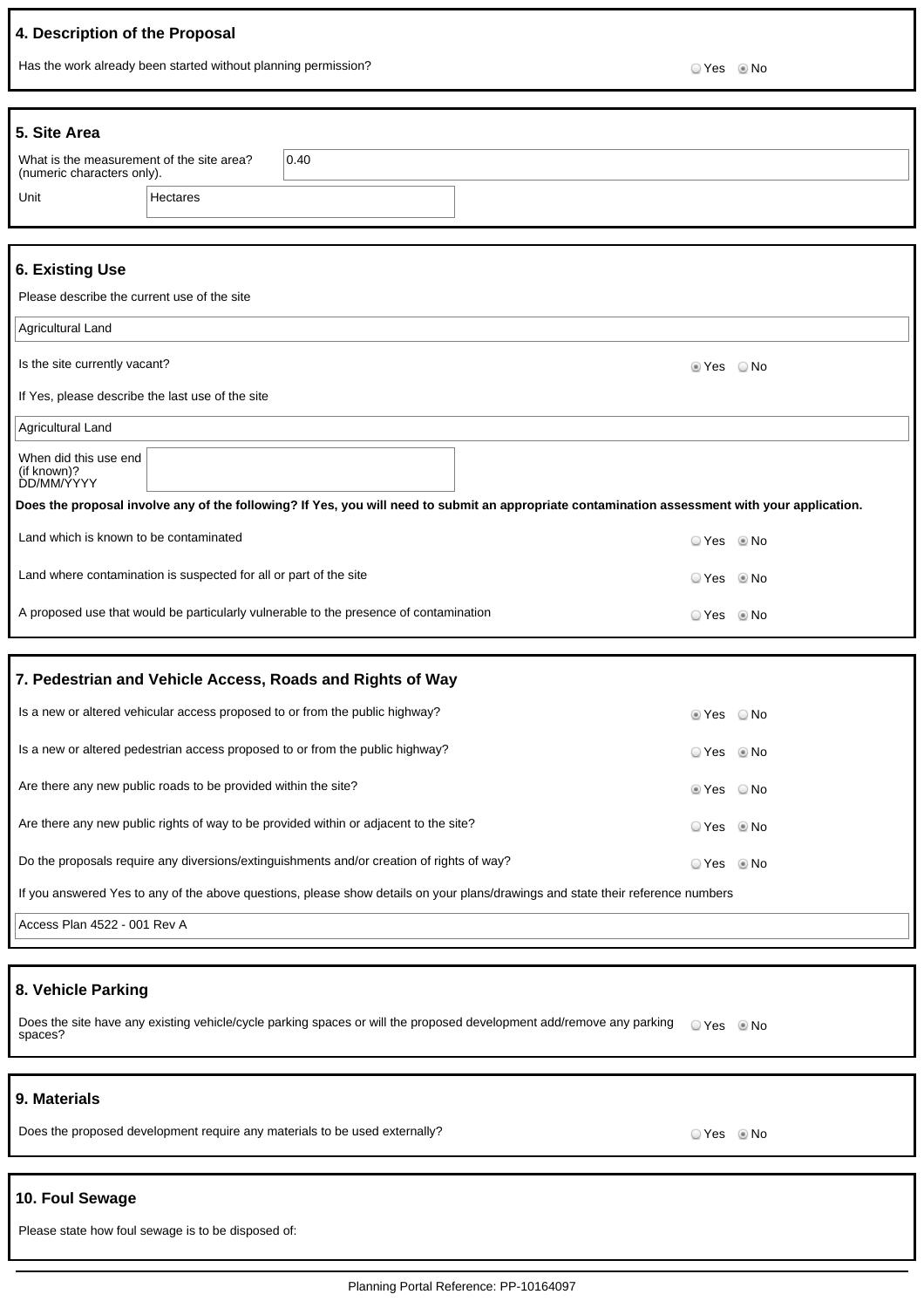| 10. Foul Sewage                                                                                                                                                                                                                                       |            |                      |
|-------------------------------------------------------------------------------------------------------------------------------------------------------------------------------------------------------------------------------------------------------|------------|----------------------|
| <b>■Mains Sewer</b><br>$\Box$ Septic Tank<br>Package Treatment plant<br>$\Box$ Cess Pit<br>$\Box$ Other<br><b>√</b> Unknown                                                                                                                           |            |                      |
| Are you proposing to connect to the existing drainage system?                                                                                                                                                                                         |            | ○ Yes ○ No · Unknown |
|                                                                                                                                                                                                                                                       |            |                      |
| 11. Assessment of Flood Risk                                                                                                                                                                                                                          |            |                      |
| Is the site within an area at risk of flooding? (Check the location on the Government's Flood map for planning. You<br>should also refer to national standing advice and your local planning authority requirements for information as<br>necessary.) | ○ Yes ◎ No |                      |
| If Yes, you will need to submit a Flood Risk Assessment to consider the risk to the proposed site.                                                                                                                                                    |            |                      |
| Is your proposal within 20 metres of a watercourse (e.g. river, stream or beck)?                                                                                                                                                                      | © Yes      | l No                 |
| Will the proposal increase the flood risk elsewhere?                                                                                                                                                                                                  | ⊙ Yes © No |                      |
| How will surface water be disposed of?                                                                                                                                                                                                                |            |                      |
| Sustainable drainage system                                                                                                                                                                                                                           |            |                      |
| Existing water course                                                                                                                                                                                                                                 |            |                      |
| Soakaway                                                                                                                                                                                                                                              |            |                      |
| Main sewer                                                                                                                                                                                                                                            |            |                      |

Pond/lake

#### **12. Trees and Hedges**

| And/or: Are there trees or hedges on land adjacent to the proposed development site that could influence the<br>lier ⊘No<br>development or might be important as part of the local landscape character? | Are there trees or hedges on the proposed development site? | lies ONo |  |
|---------------------------------------------------------------------------------------------------------------------------------------------------------------------------------------------------------|-------------------------------------------------------------|----------|--|
|                                                                                                                                                                                                         |                                                             |          |  |

**If Yes to either or both of the above, you may need to provide a full tree survey, at the discretion of your local planning authority. If a tree survey is required, this and the accompanying plan should be submitted alongside your application. Your local planning authority should make clear on its website what the survey should contain, in accordance with the current 'BS5837: Trees in relation to design, demolition and construction - Recommendations'.**

#### **13. Biodiversity and Geological Conservation**

**Is there a reasonable likelihood of the following being affected adversely or conserved and enhanced within the application site, or on land adjacent to or near the application site?**

**To assist in answering this question correctly, please refer to the help text which provides guidance on determining if any important biodiversity or geological conservation features may be present or nearby; and whether they are likely to be affected by the proposals.**

a) Protected and priority species:

Yes, on the development site

Yes, on land adjacent to or near the proposed development

No

b) Designated sites, important habitats or other biodiversity features:

Yes, on the development site

| ○ Yes, on land adjacent to or near the proposed development |  |
|-------------------------------------------------------------|--|
|-------------------------------------------------------------|--|

®No

c) Features of geological conservation importance: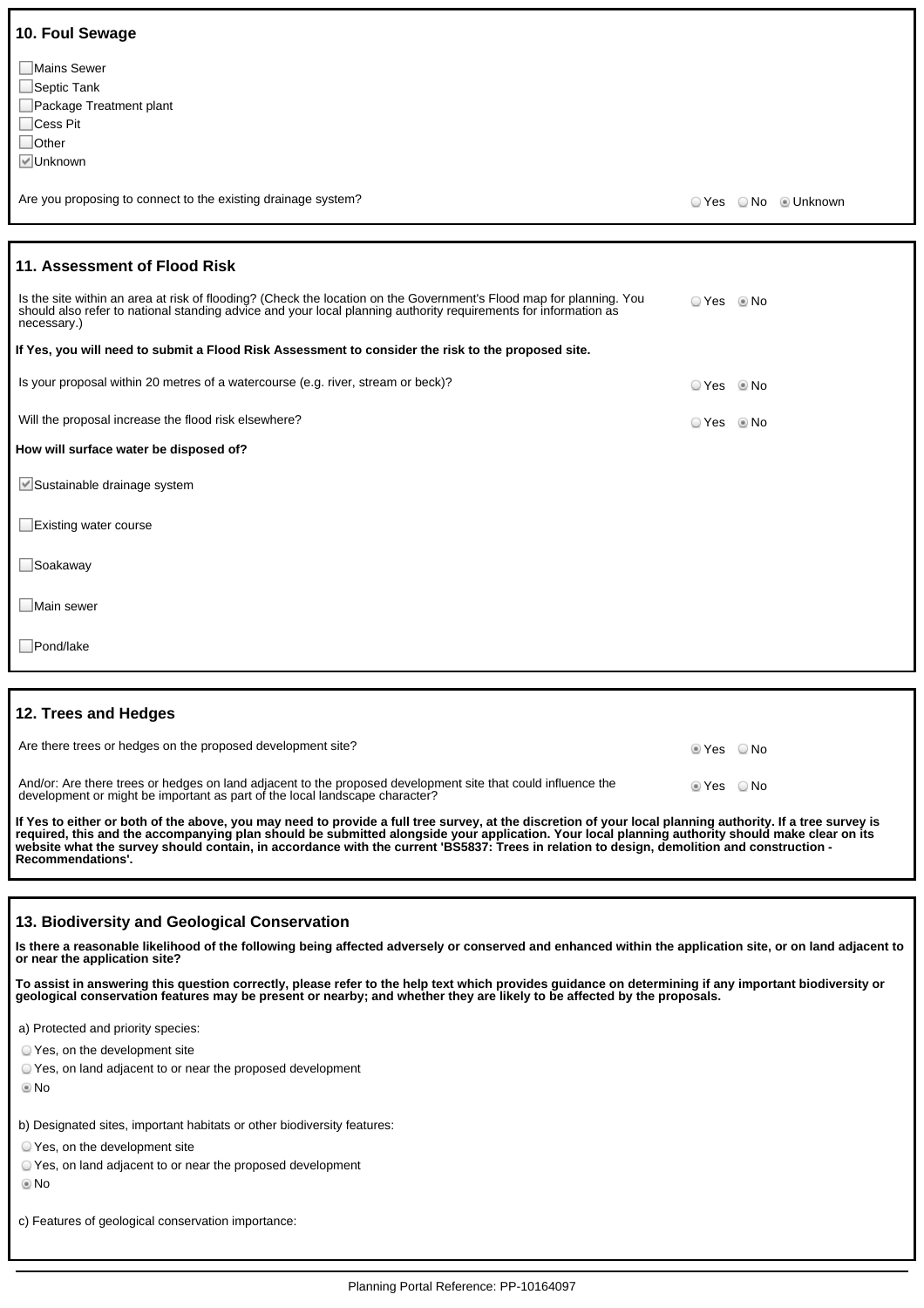| 13. Biodiversity and Geological Conservation                                                                                                                                                                                                                                       |                    |   |   |    |               |       |
|------------------------------------------------------------------------------------------------------------------------------------------------------------------------------------------------------------------------------------------------------------------------------------|--------------------|---|---|----|---------------|-------|
| ○ Yes, on the development site<br>○ Yes, on land adjacent to or near the proposed development<br>© No                                                                                                                                                                              |                    |   |   |    |               |       |
| 14. Waste Storage and Collection                                                                                                                                                                                                                                                   |                    |   |   |    |               |       |
| Do the plans incorporate areas to store and aid the collection of waste?                                                                                                                                                                                                           |                    |   |   |    | ⊙ Yes<br>l No |       |
| Have arrangements been made for the separate storage and collection of recyclable waste?                                                                                                                                                                                           |                    |   |   |    | ○ Yes<br>© No |       |
| 15. Residential/Dwelling Units                                                                                                                                                                                                                                                     |                    |   |   |    |               |       |
| Please note: This question has been updated to include the latest information requirements specified by government.<br>Applications created before 23 May 2020 will not have been updated, please read the 'Help' to see details of how to workaround this issue.                  |                    |   |   |    |               |       |
| Does your proposal include the gain, loss or change of use of residential units?                                                                                                                                                                                                   |                    |   |   |    | ■ Yes   O No  |       |
| Please select the proposed housing categories that are relevant to your proposal.<br>■ Market Housing<br>Social, Affordable or Intermediate Rent<br>Affordable Home Ownership<br>Starter Homes<br>Self-build and Custom Build<br>Add 'Market Housing - Proposed' residential units |                    |   |   |    |               |       |
| <b>Market Housing - Proposed</b>                                                                                                                                                                                                                                                   |                    |   |   |    |               |       |
|                                                                                                                                                                                                                                                                                    | Number of bedrooms |   |   |    |               |       |
|                                                                                                                                                                                                                                                                                    | 1                  | 2 | 3 | 4+ | Unknown       | Total |
| Houses                                                                                                                                                                                                                                                                             | 0                  | 0 | 0 | 0  | 9             | 9     |
| Total                                                                                                                                                                                                                                                                              | 0                  | 0 | 0 | 0  | 9             | 9     |
| Please select the existing housing categories that are relevant to your proposal.<br>□ Market Housing<br>Social, Affordable or Intermediate Rent<br>Affordable Home Ownership<br>Starter Homes<br>Self-build and Custom Build                                                      |                    |   |   |    |               |       |
| Total proposed residential units                                                                                                                                                                                                                                                   | 9                  |   |   |    |               |       |
| Total existing residential units                                                                                                                                                                                                                                                   | 0                  |   |   |    |               |       |
| Total net gain or loss of residential units                                                                                                                                                                                                                                        | 9                  |   |   |    |               |       |
| 16. All Types of Development: Non-Residential Floorspace<br>Does your proposal involve the loss, gain or change of use of non-residential floorspace?<br>○ Yes ◎ No<br>Note that 'non-residential' in this context covers all uses except Use Class C3 Dwellinghouses.             |                    |   |   |    |               |       |
|                                                                                                                                                                                                                                                                                    |                    |   |   |    |               |       |

# **17. Employment**

| Are there any existing employees on the site or will the proposed development increase or decrease the number of | ○ Yes ◎ No |  |
|------------------------------------------------------------------------------------------------------------------|------------|--|
| employees?                                                                                                       |            |  |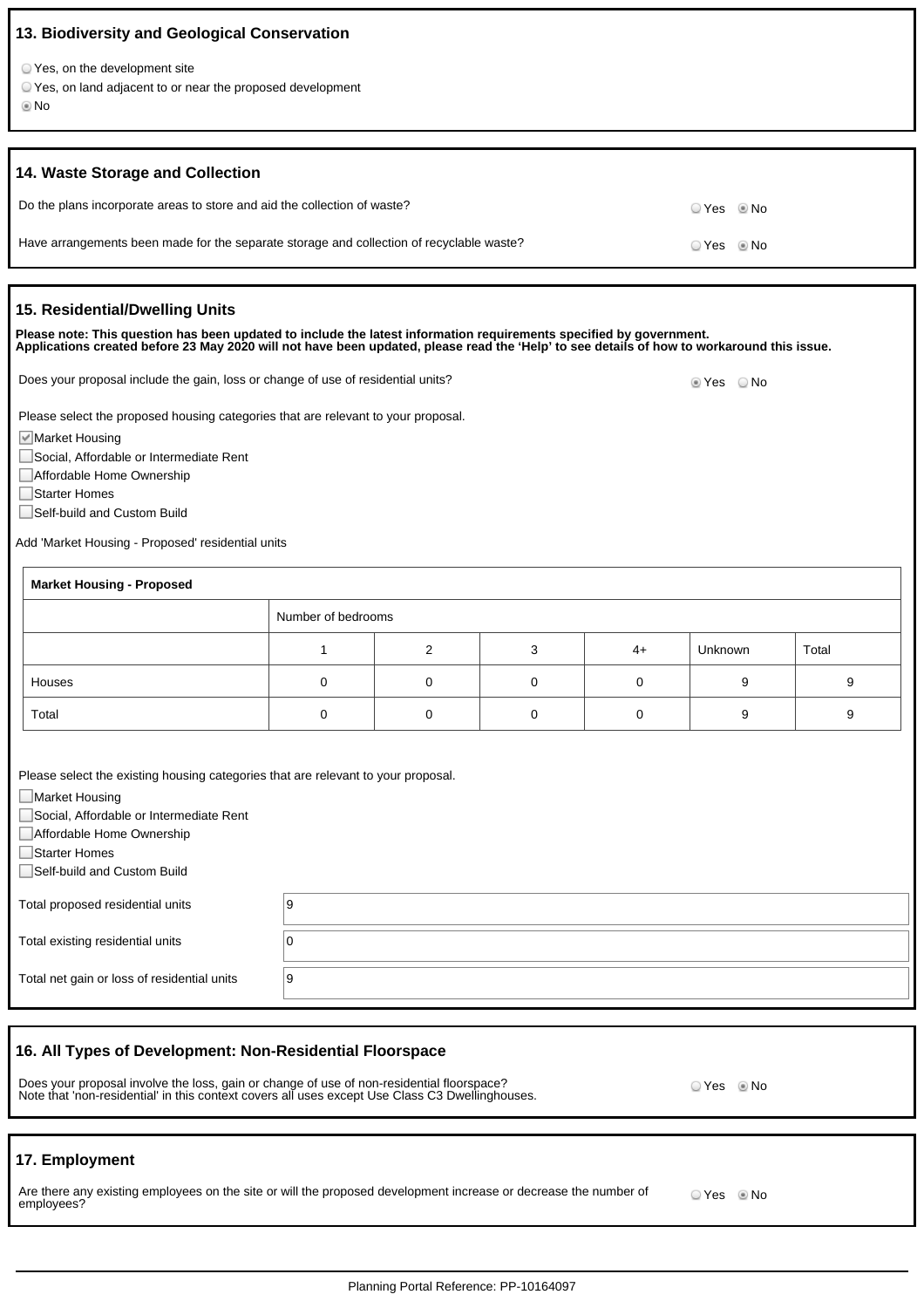| 18. Hours of Opening                                                                                                                                                                                                                                                                    |            |      |
|-----------------------------------------------------------------------------------------------------------------------------------------------------------------------------------------------------------------------------------------------------------------------------------------|------------|------|
| Are Hours of Opening relevant to this proposal?                                                                                                                                                                                                                                         | © Yes ◎ No |      |
|                                                                                                                                                                                                                                                                                         |            |      |
| 19. Industrial or Commercial Processes and Machinery                                                                                                                                                                                                                                    |            |      |
| Does this proposal involve the carrying out of industrial or commercial activities and processes?                                                                                                                                                                                       | ○ Yes      | © No |
| Is the proposal for a waste management development?                                                                                                                                                                                                                                     | ⊙ Yes ◎ No |      |
| If this is a landfill application you will need to provide further information before your application can be determined. Your waste planning authority<br>should make it clear what information it requires on its website                                                             |            |      |
| 20. Hazardous Substances                                                                                                                                                                                                                                                                |            |      |
| Does the proposal involve the use or storage of any hazardous substances?                                                                                                                                                                                                               | ⊙ Yes ◎ No |      |
| 21. Trade Effluent                                                                                                                                                                                                                                                                      |            |      |
| Does the proposal involve the need to dispose of trade effluents or trade waste?                                                                                                                                                                                                        | © Yes © No |      |
|                                                                                                                                                                                                                                                                                         |            |      |
| 22. Site Visit                                                                                                                                                                                                                                                                          |            |      |
| Can the site be seen from a public road, public footpath, bridleway or other public land?                                                                                                                                                                                               | ■ Yes   No |      |
| If the planning authority needs to make an appointment to carry out a site visit, whom should they contact?                                                                                                                                                                             |            |      |
| <b>The agent</b><br>$\circ$ The applicant                                                                                                                                                                                                                                               |            |      |
| O Other person                                                                                                                                                                                                                                                                          |            |      |
|                                                                                                                                                                                                                                                                                         |            |      |
| 23. Pre-application Advice                                                                                                                                                                                                                                                              |            |      |
| Has assistance or prior advice been sought from the local authority about this application?                                                                                                                                                                                             | ⊙ Yes ⊚ No |      |
|                                                                                                                                                                                                                                                                                         |            |      |
| 24. Authority Employee/Member<br>With respect to the Authority, is the applicant and/or agent one of the following:<br>(a) a member of staff<br>(b) an elected member<br>(c) related to a member of staff<br>(d) related to an elected member                                           |            |      |
| It is an important principle of decision-making that the process is open and transparent.                                                                                                                                                                                               | ⊙ Yes © No |      |
| For the purposes of this question, "related to" means related, by birth or otherwise, closely enough that a fair-minded and<br>informed observer, having considered the facts, would conclude that there was bias on the part of the decision-maker in<br>the Local Planning Authority. |            |      |
| Do any of the above statements apply?                                                                                                                                                                                                                                                   |            |      |
|                                                                                                                                                                                                                                                                                         |            |      |

## **25. Ownership Certificates and Agricultural Land Declaration**

**CERTIFICATE OF OWNERSHIP - CERTIFICATE B - Town and Country Planning (Development Management Procedure) (England) Order 2015 Certificate under Article 14**

I certify/The applicant certifies that:

I have/The applicant has given the requisite notice to everyone else (as listed below) who, on the day 21 days before the date of this application, was the owner\* and/or agricultural tenant\*\* of any part of the land or building to which this application relates; or

The applicant is the sole owner of all the land or buildings to which this application relates and there are no other owners\* and/or agricultural tenants\*\*.

**\* 'owner' is a person with a freehold interest or leasehold interest with at least 7 years to run. \*\* 'agricultural tenant' has the meaning given in section 65(8) of the Town and Country Planning Act 1990.**

Owner/Agricultural Tenant